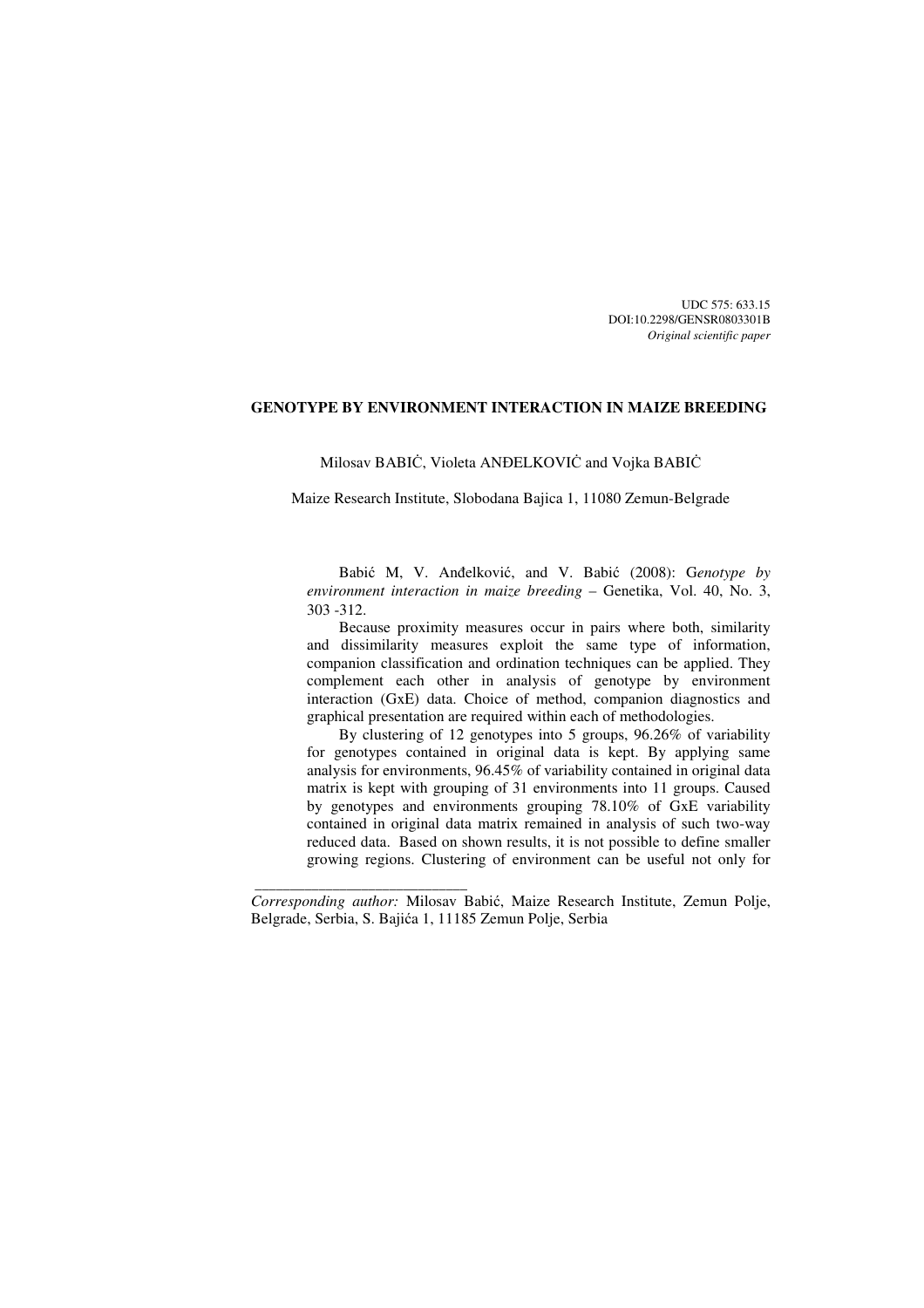defining mega environments but also for smaller growing regions defining only in combination with some of additional analysis (AMMI, discrimination analysis, correspondent analysis etc.). In such kind of analysis experience of investigator would be of great importance. Choice of test sites for breeding programme can be made based on obtained grouping to a limited extent (rather for restructuring existing test sites network in order to obtain "better" information with same number of test sites then for its rationalization with number of test sites decreasing).

*Key words:* cluster, GxE interaction, maize, pattern analysis.

# INTRODUCTION

From the very beginning of organized breeding based on science, Genotype by Environment interaction has been an important and challenging issue among plant breeders, geneticists and agronomists engaged in performance testing. Experiments in single environment (location or year) do not allow drawing a general conclusion regarding the tested genotypes. Breeders want to know how the genotype reacts in wide range of environments. So, Multi Environment Trials are essential for breeding process. From breeders stand point, Genotype by Environment interaction is noticeable (significant) when genotypes being evaluated rank differently in different environment (locations and/or years).

The genotype by environment interaction is an important aspect in both, plant breeding programs and the introduction of new maize hybrids. For dealing with Genotype by environment interaction, numerous models have been proposed. These include regression on the environmental mean (FINLAY and WILKINSON, 1963), Pattern analysis methods (BYTH *et al.,* 1976.), principal coordinate analysis (EISEMANN, 1981), canonical variate analysis (SEIF *et al*., 1979 and principal component analysis (GOODCHILD and BOYD, 1975; KEMPTON, 1984; GAUCH, 1988; ZOBEL *et al*., 1988. Each has proved successful in the analysis of univariate GE data in certain situations.

The data structure typically emerging from a yield trial is a two-way factorial of genotypes and environments. The awkward situation emerges that the environment main effect causes most of the variation in yields but is wholly irrelevant to selection. Cluster analysis has been used to group locations that discriminate among genotypes in a similar manner or to summarise patterns of genotypic performance across environments. Cluster analysis provides a method for classifying environments or genotypes (ABOU EL FITTOUH *et al.,* 1969, FOX and ROSIELLE, 1982.). ANDERBERG, 1973, gives a review of similarity – dissimilarity measures as well as descriptions for different classification strategies). MUNGOMERY *et al*. (1974) integrated both Principal component analysis and cluster analysis into "Pattern Analysis" that classifies on the basis of Genotype by Environments interaction and can focus on genotype, environments or both.

.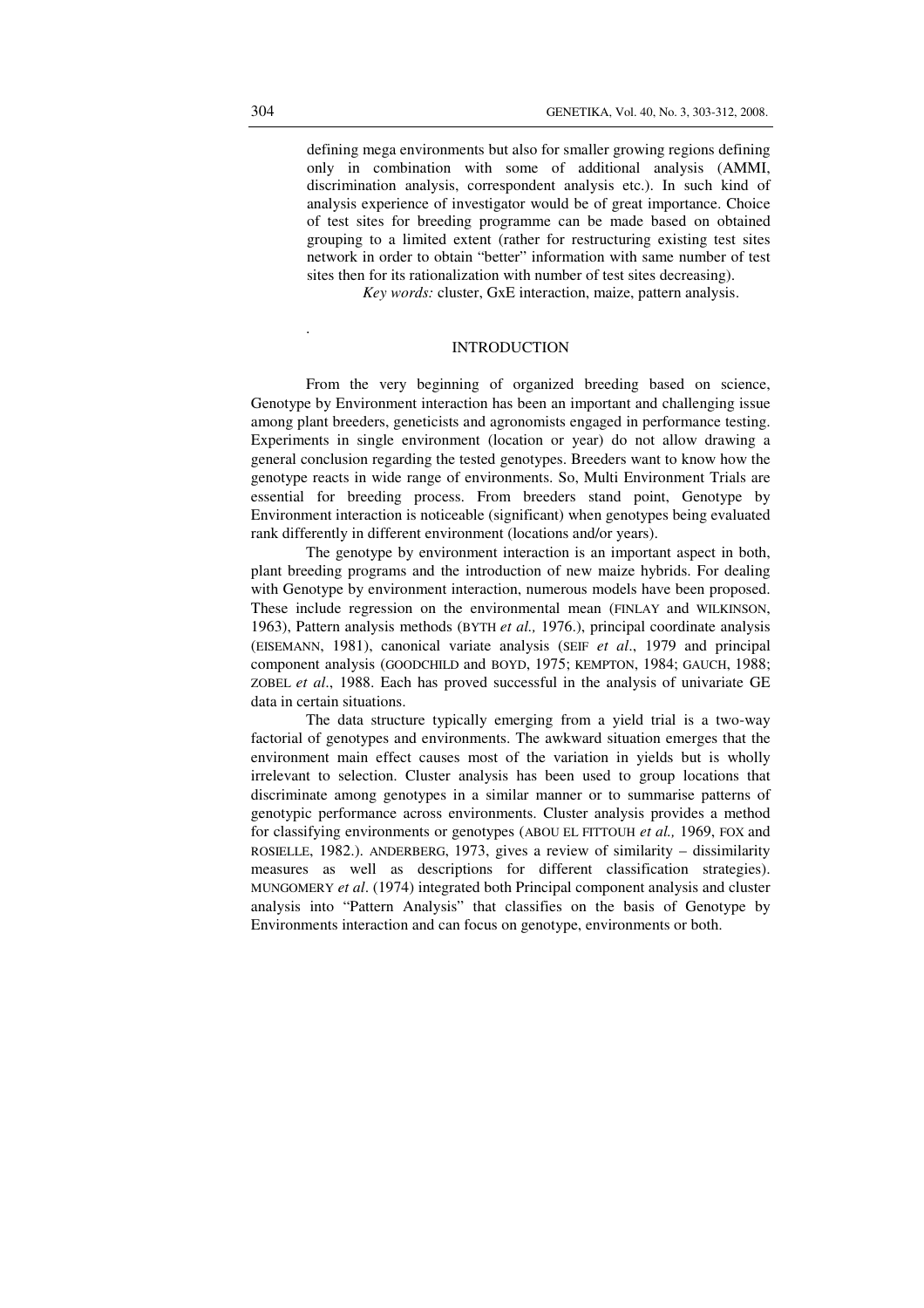This precision facilitated formation by cluster analysis of more cohesive groups of genotypes and/or locations for biological interpretation of interactions than it occurred with unadjusted means.

#### MATERIAL AND METHODS

Twelve maize hybrids were used in this study. Most of investigated hybrids are commercial hybrids widely grown (ZP 578, ZP 677, ZP 684, ZP 680, ZP 704, ZP 434, ZP 571, ZP 360 and ST 600). Remaining three hybrids are perspective ones registered by state variety commission. Macro trials (31 locations) are set up in order to obtain more dependable information's based on which is possible to make decision about new hybrids commercialization. Plot size was 0.1 ha. Planting and harvesting were mechinanized. During the harvesting samples for moisture content were taken. Grain moisture content was electronically tested on GAC II analyzer. Prior to harvesting obtained plant density

For data analysis, pattern analysis was performed, in order to obtain information's about new hybrids performance. Squared Euclidian distance was used as a measure of distance for Wards clustering method (Incremental Sums of squares). As performed analysis includes clustering of genotypes and/or environments, analysis of variance and PCA analysis of such reduced data, the results enable us not only making general decision based on average performance (grain yield) of hybrids, but also more specific decisions regarding target regions for specific hybrids. As check hybrids are, by definition, widely grown hybrids – widely adapted, based on obtained grouping it is also possible to have an idea about new hybrids stability or specific adaptation.

In order to make all environments equally important for classification of genotypes, prior to cluster analysis the data are environment standardized. From the same reason, prior to classification of environments the data are genotype standardized. Also, as, especially for higher fusion levels the distance between clusters are frequently overestimated, at abscissa of dendrograms instead of distance is fusion level.

### RESULTS AND DISCUSSION

By clustering of 12 genotypes into 5 groups, 96.26% of genotypes variability contained in original data was kept. At the same time, 96.45% of variability for environments contained in original data matrix was kept by grouping of 31 environments into 11 groups. Caused by such grouping,  $42.37\%$  of G x E variability contained in original data remained in analysis of such two way reduced data (Table. 1.).

First steps of clustering resulted in clusters that are geographically close, while further clustering was based on precipitation, soil type and/or growing technology (Fig. 2.). This shows that such kind of classification can be useful for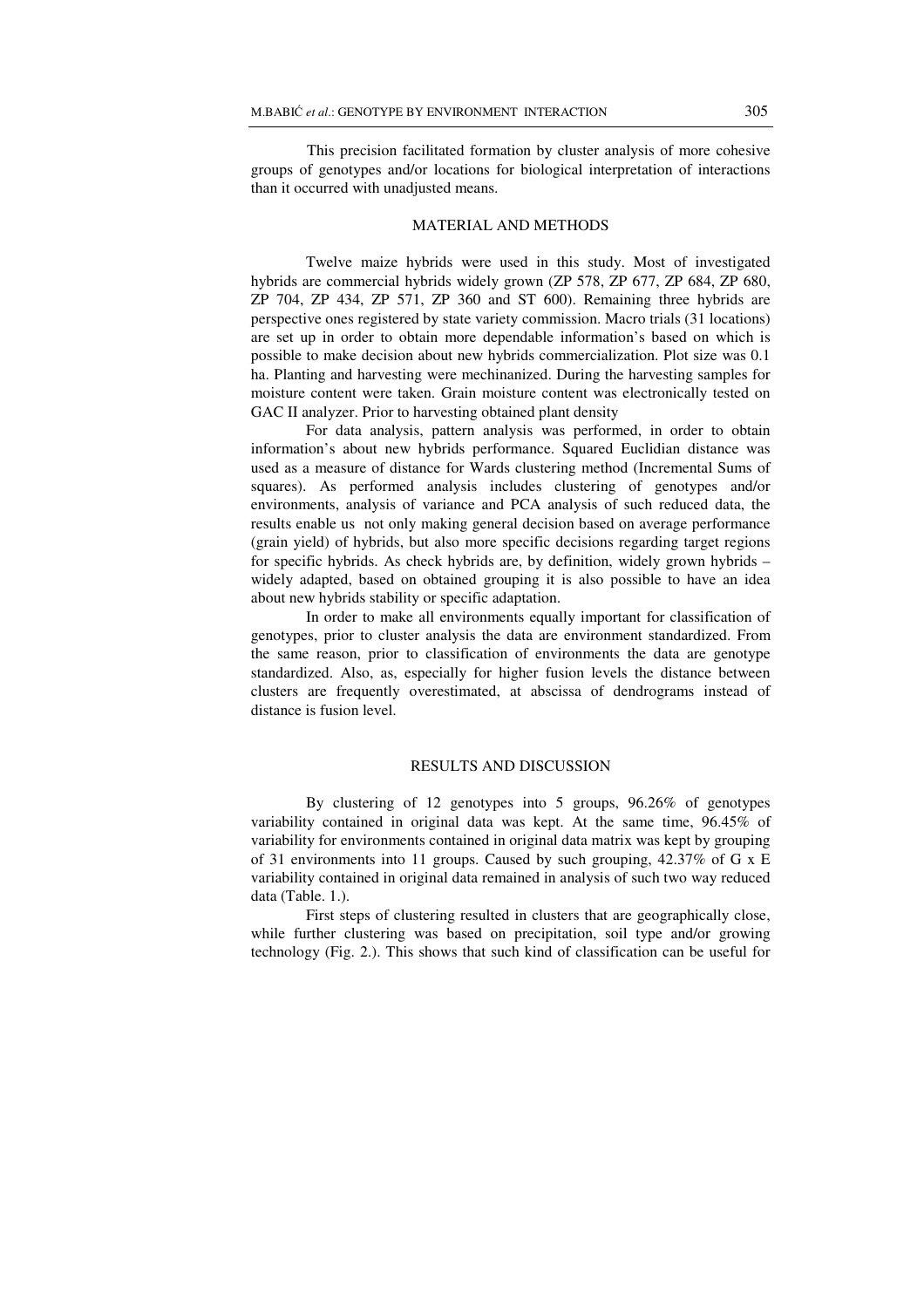defining mega environments. For smaller growing regions defining method should be used in combination with some of additional analysis (AMMI, discrimination analysis, correspondent analysis etc.). Choice of test sites for breeding programme can be made based on obtained grouping to a limited extent (rather for restructuring existing test sites network in order to obtain "better" information with same number of test sites then for its rationalization with number of test sites decreasing or for initial setting up of test sites network).

|  | Table 1. Analysis of variance for the partition of the sum of squares for the $G \times E$ |  |  |  |  |
|--|--------------------------------------------------------------------------------------------|--|--|--|--|
|  | model for the two-way grouping model                                                       |  |  |  |  |

| <b>SOURCE</b>                     | DF  | SSC     | MSO    | $\mathscr{Y}_o$ |
|-----------------------------------|-----|---------|--------|-----------------|
| Genotypes                         | 11  | 132.668 | 12.061 |                 |
| Between groups (genotypes)        | 4   | 127.712 | 31.928 | 96.26           |
| Within groups (genotypes)         |     | 4.956   | 0.708  | 3.74            |
| Environments                      | 30  | 274.404 | 9.147  | -               |
| Between groups (environments)     | 10  | 264.665 | 26.466 | 96.45           |
| Within groups (environments)      | 20  | 9.739   | 0.487  | 3.55            |
| G x E interaction                 | 330 | 208.329 | 0.631  |                 |
| Between G grp x between E grp     | 40  | 88.264  | 2.207  | 42.37           |
| Within $G$ grp $x$ within $E$ grp | 140 | 39.594  | 0.283  | 19.01           |
| Remainder of interaction          | 150 | 80.471  | 0.536  | 38.63           |

Percentage of total sum of squares retained between groups 78.10



Figure 1. Dendrogram for genotypes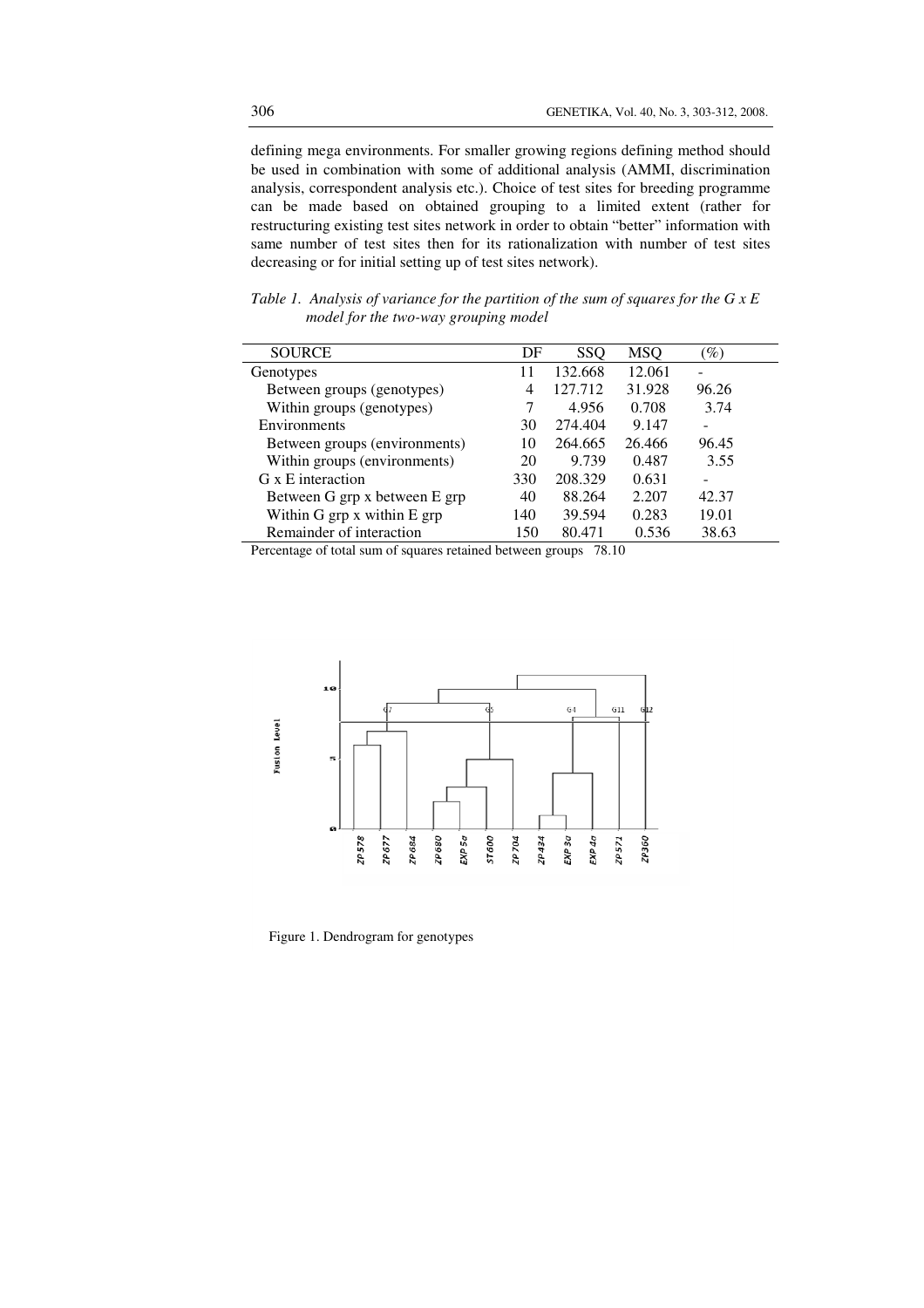

Figure 2. Dendrogram for environments

The first two vectors obtained by PCA cumulatively accounted 42.51% and 19.05% of the total information contained in original GE matrix (Fig. 4). Vector one was found to be closely associated (high negative correlation) to overall mean, but vector 2 had no obvious association with the overall mean or environment means. Second vector might be associated with deviation from regression. In such kind of analysis the main problem is to associate PCA vector (mathematical term) with some biological, biometrical or agronomical term.



Figure 3. Performance plot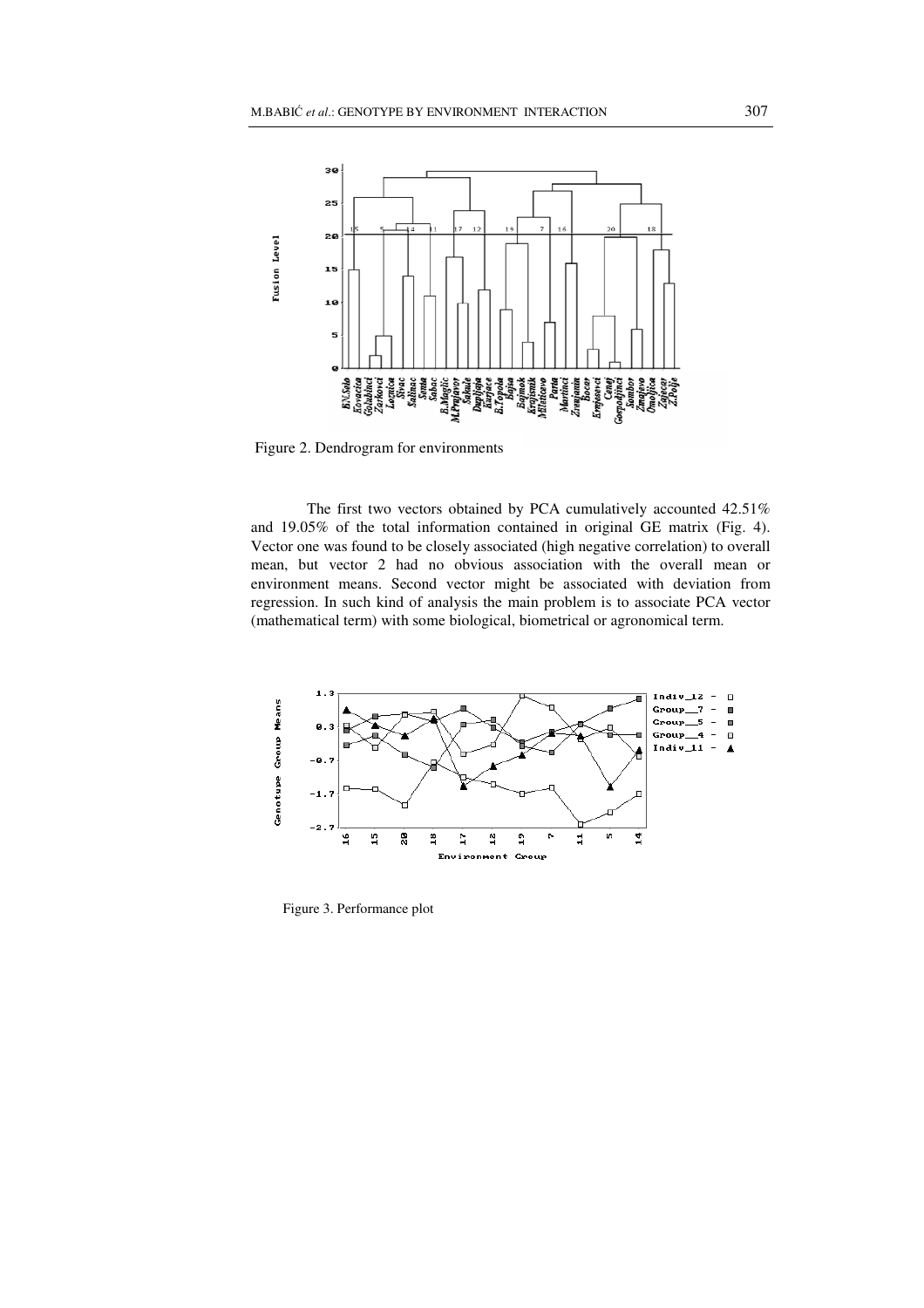Genotype groups on biplot were quite distinct in space and their members were positioned close together. Group 7 had the highest grain yield in most environments (groups of environments), while grain yield of genotype 12 was the lowest. As group 7 include commercial hybrid ZP 684, high yielding, remaining two members could be of particular interest. This could be expected as all members of group are medium late and already commercial and widely grown. Group 4 is interesting because it is also high yielding group and includes most stable check hybrid, ZP 434. Also its members are positioned very close confirming their close relatedness in agronomic sense (Fig. 1. and Fig. 4.). It was expected regarding relatedness in genetic sense based on pedigree data. As this group represents medium early hybrids, two new hybrids can be interesting, as they posses increased level of drought tolerance as well as ZP 434. It is considered that in our condition out of five years two are with moderate and one with severe drought. It makes group 4 more interesting.



Figure 4. PCA1 – PCA2 Biplot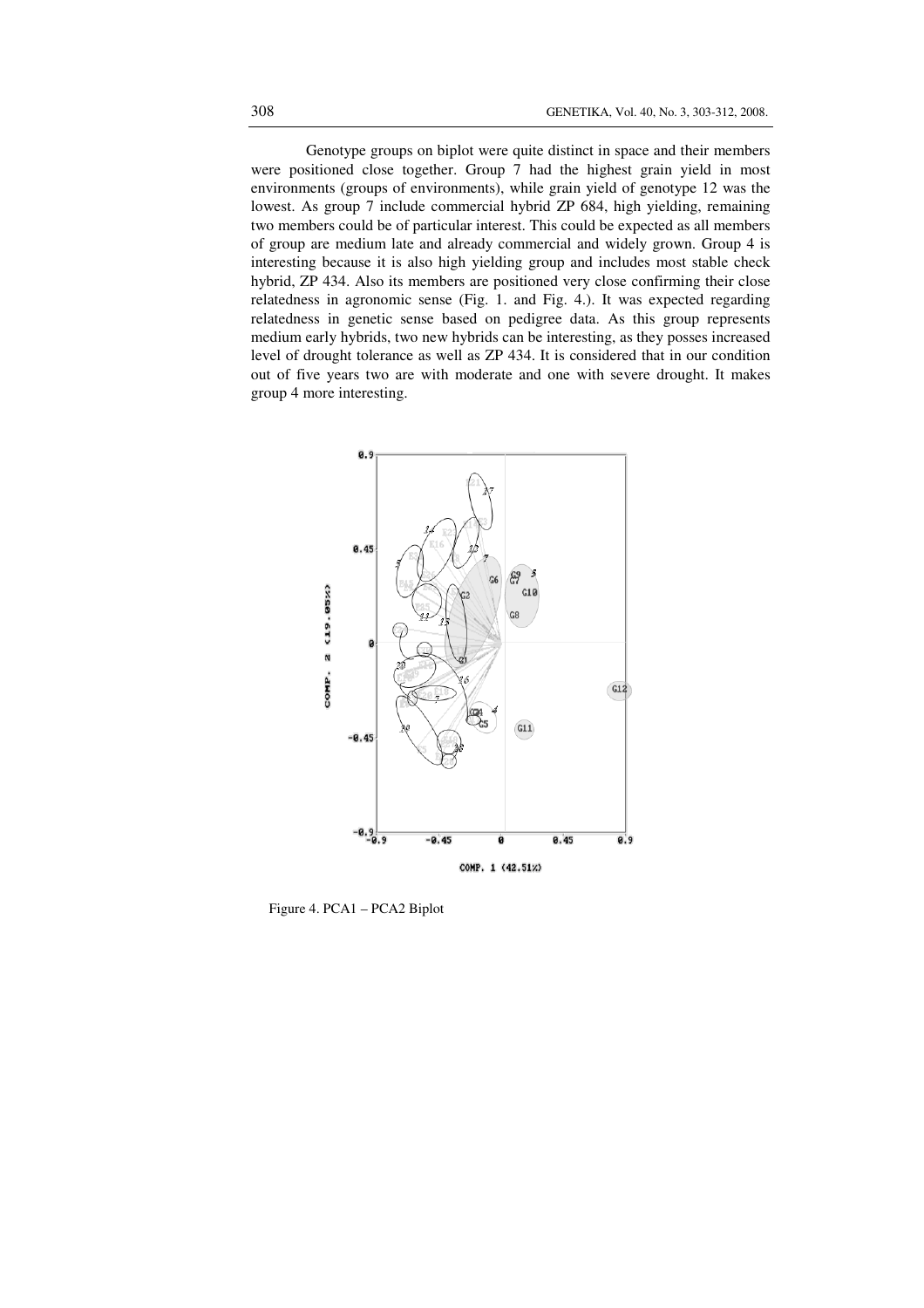In order to visually simplify, and get clear idea about genotype (genotype group) performance across environments, it is very useful to draw performance plot (Fig. 3). Even from this plot it is possible to separate high, average and low yielding environments, and also get some idea of variability in performances for particular genotype (genotype group). It can be seen that from the same figure that groups 4 and 7 were the best yielding showing the smallest variations at the same time. Performance plot also gives some idea about discriminating power of individual environments (groups of environments). From the same figure is noticeable that hybrid 12 (ZP 571) could be pulled out from domestic market as it performed lowest yielding. Environment groups that showed best discriminating power were 5, 12, 15, 16 and 20. These groups could be designed as key environments. Table 2. Shows the percentage of between genotype groups by between environment group sums of squares retained for different grouping level. It helps to make decision about which number of groups for environments and genotypes should be retained in analysis which also depends on goal of research. As goal of research in presented investigation were to obtain more detailed information about new hybrids in order of their commercialization as well as classification of environments, we decided to reduce data to five genotype and eleven environment groups, still retaining 42.4% of between genotype groups by between environment group sums of squares. With different goal, only classification of environments, one way reduction of data should be recommended, classification only for environments.

|                   |    | Genotype group |      |                |      |      |      |      |
|-------------------|----|----------------|------|----------------|------|------|------|------|
|                   |    | $\overline{2}$ | 3    | $\overline{4}$ | 5    | 6    | 7    | 8    |
| Environment group | 10 | 3.5            | 29.1 | 35.3           | 40.1 | 47.6 | 50.6 | 56.3 |
|                   | 11 | 3.7            | 29.6 | 35.9           | 42.4 | 50.0 | 53.2 | 59.2 |
|                   | 12 | 4.1            | 30.2 | 36.5           | 43.6 | 51.3 | 55.4 | 61.7 |
|                   | 13 | 4.5            | 30.9 | 37.4           | 44.6 | 52.3 | 57.1 | 63.6 |
|                   | 14 | 4.6            | 31.1 | 37.7           | 45.0 | 53.5 | 58.5 | 65.3 |
|                   | 15 | 4.9            | 31.4 | 38.0           | 45.6 | 54.5 | 59.6 | 66.5 |
|                   | 16 | 5.6            | 32.1 | 38.8           | 46.7 | 55.5 | 60.9 | 68.1 |
|                   | 17 | 5.6            | 32.4 | 39.1           | 47.5 | 56.5 | 61.2 | 69.1 |
|                   | 18 | 5.7            | 32.6 | 39.7           | 48.1 | 57.7 | 63.3 | 70.5 |
|                   | 19 | 5.7            | 32.6 | 40.0           | 48.5 | 58.2 | 63.9 | 71.1 |
|                   | 20 | 5.7            | 32.7 | 40.2           | 48.7 | 58.5 | 64.9 | 72.3 |
|                   | 21 | 5.7            | 32.7 | 40.2           | 48.8 | 58.6 | 65.2 | 72.6 |
|                   | 22 | 5.8            | 33.4 | 40.9           | 49.5 | 59.3 | 65.9 | 73.4 |
|                   | 23 | 5.9            | 33.5 | 41.1           | 49.7 | 59.6 | 66.8 | 74.4 |
|                   | 24 | 5.9            | 33.5 | 41.1           | 49.7 | 59.7 | 67.1 | 75.0 |
|                   | 25 | 5.9            | 33.6 | 41.1           | 50.2 | 60.2 | 67.8 | 75.8 |

*Table 2. The percentage of between genotype group x between environment group sums of squares retained for different grouping levels*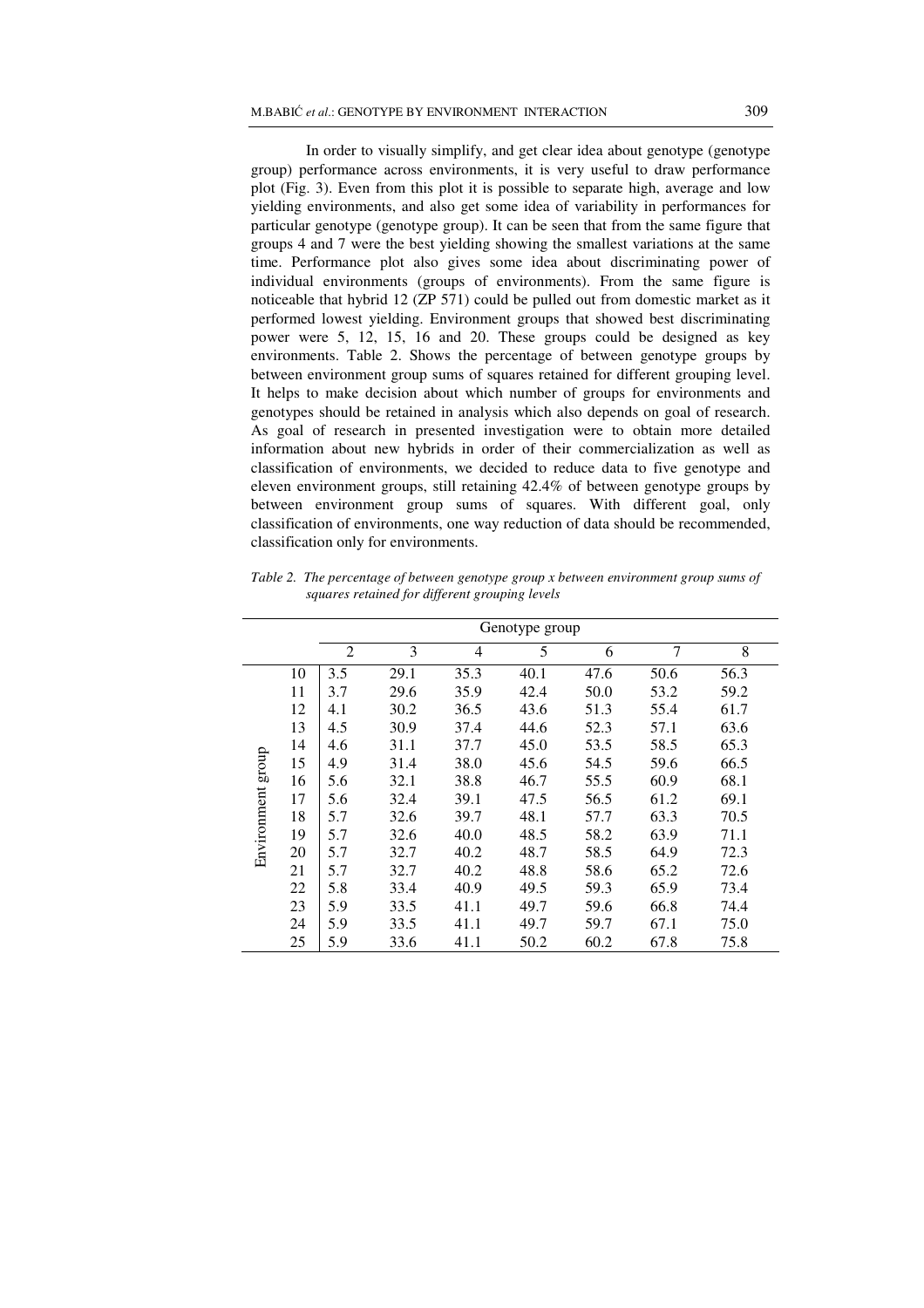Maize breeders in the sub-region have frequently reported the largest proportion of total variation in yield trials is attributable to environments (BADU APRAKU *et all,* 1995, FACOREDE and ADEYEMO, 1986.). Usually, the genotype and GxE interaction sources are relatively much smaller. Perhaps breeders should be more concerned about uniformity of the environments than on GxE interaction per se. However, the microenvironments and crop management practices may vary widely between locations among and within countries for the same ecological zone (BADU APRAKU *et all*., 2003.). As the same authors outlined, the differential response of genotypes to variable environmental conditions constitutes a major limitation to the identification of superior genotypes for narrow or wide adaptation. From this reason, proper analysis and accurate interpretation of GxE interaction enhance the value of genotypes in regional yield trials. ATLIN *et all.* (2000.) underlined that in small target region, it may be possible to exploit local adaptation to increase gain from selection. Grouping of locations in this investigation did not reveal clear small target regions. More precise classification of environments (locations) supposes to be possible base on data that include more years.

## **CONCLUSION**

 Applied analysis can be useful for defining mega environments. For smaller growing regions defining method should be used in combination with some of additional analysis (AMMI, discrimination analysis, correspondent analysis etc.).

Choice of test sites for breeding programme can be made based on obtained grouping to a limited extent (rather for restructuring existing test sites network in order to obtain "better" information with same number of test sites then for its rationalization with number of test sites decreasing).

Depending on goal of research, different resulting intra-group composition and/or inter-group relatedness could be interpreted in several ways: a) Influence of parentage and origin of selection on grouping formed; b) Resolution of the influence of physiological and environmental factors responsible for adaptation c) Prediction and/or inferring adaptation of entries that have been grouped with standard cultivars of known performance d) Identification of key environment that elicit the greatest variation in genotypic response, so that field testing may be limited to those key environments.

Significant Genotype by Environment interaction for quantitative traits, such as grain yield, reduces the usefulness of genotype means, over all environments, for selecting superior genotypes. When Genotype by Environment interaction is significant, its cause, nature and implications should be carefully considered in breeding programs.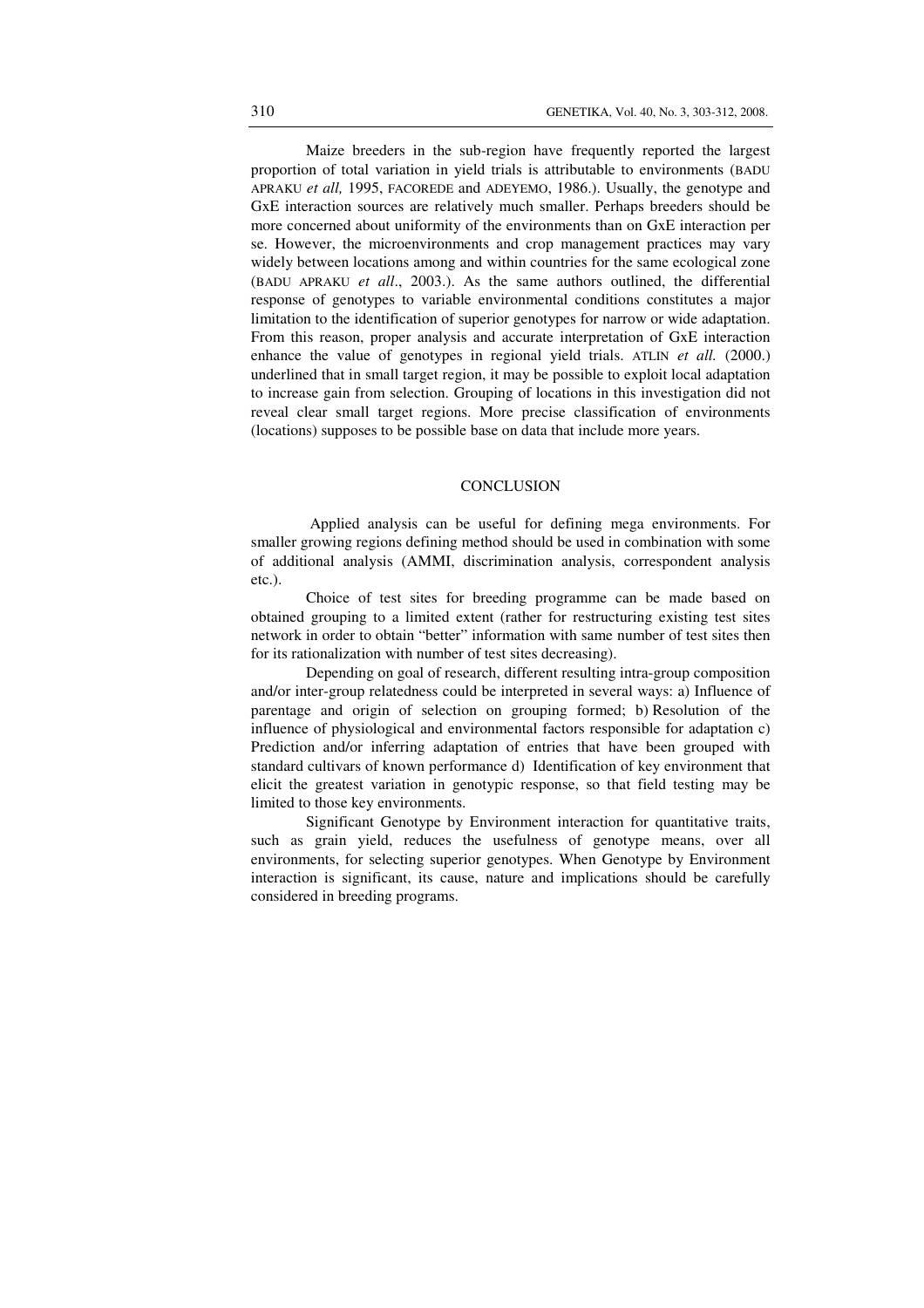### ACKNOWLEDGEMENT

 This research was supported by the Ministry of Science and Technology, Republic of Serbia, through Project TR 20014.

> Received November 24<sup>th</sup>, 2008 Accepted December 15<sup>th</sup>, 2008

### **REFERENCES**

- ABOU EL FITTOUH, H.A., J.O. RAWLINGS and P.A. MILLER (1969): Classification of environments to control genotype by environment interactions with an application to coton. Crop Sci*. 9*: 135- 140.
- ANDERBERG, M.R.C. (1973): Cluster analysis for applications. New York: Academic Press.
- ATLIN G.N., R.J. BAKER, K.B. MCRAY and X. LU (2000): Selection responce in subdivided target regions. Crop Sci. *40*: 7-135.
- BADU-APRAKU, B. J.M. FAJEMISIN, A.O. DIALLO (1995): The performance of early and extra-early varieties across environmentsin west and central Africa. pp. 149-159, in: B.Badu-Apraku, M.O. Acoroda, M. Ouedraogo. F.M. Quin (Eds). Contributing to food self-sufficiency: Maize research and developement in West and Central Africa. proceedings of a Regional Maize Workshop, 29 may -2 june, IITA. Cotonou. Benin Republic.
- BADU-APRAKU, B., F.J. ABAMU, A. MENKIR, M.A.B. FAKOREDE, K. OBENG-ATWI and C. THE (2003): Genotype by enwironment interactions in the regional early maize variety trials in West and Central Africa. Maydica *48*: 93-104.
- BYTH D.E., R.L. EISEMANN and I.H. DELACY (1976): Two way pattern analysis of large data set to evaluate genotypic adaptation. Heredity *37*: 215-230.
- EISEMANN R.L. (1981): Two methods of ordination and their application in analysing genotypeenvironment interactions. In interpretation of plant responce and adaptation to agricultural environments, D.E. Byth and V.E. Mungomery (Eds.). Queensland Branch, Australian Institute of agricultural Sciences, Brisbane, pp 293-307.
- FINLAY K.W. and G.N. WILKINSON (1963): The analysis of adaptation in plant breeding programme. Aust. J. Agric. Res. *14*: 742-754.
- FOX, P.N., and A.A. ROSIELLE (1982): Reducing the influence of environmental main effects on patern analysis of plant breeding environments. Euphutica *31*: 645-656.
- GAUCH H.G. (1988): Model selection and validation for yield trials with interaction. Biometrics 44: 705- 715.
- GAUCH H.G. and R.W. ZOBEL (1988): Predictive and postdictive success of statistical analysis of yield trials. Theoretical and Applied genetics *76*: 1-10.
- GOODCHILD N.A. and W.J.R. BOYD (1975): Regional and temporal variation in wheat yield in western Australia and their implications in plant breeding. Aust. J. Agric. Res. *26*:209-217.
- KEMPTON R.A. (1984): The use of bi-plots in interpreting variety by environment interactions. Journal of Agricultural Science *103*: 123-135.
- MUNGOMERY V.E., R. SHORTER and D.E.BYTH (1974): Genotype x Environment interactions and environmental adaptation. I. Pattern analysis – applications to soya bean populations. Aust. J. Agric. Res. 25: 59-72.